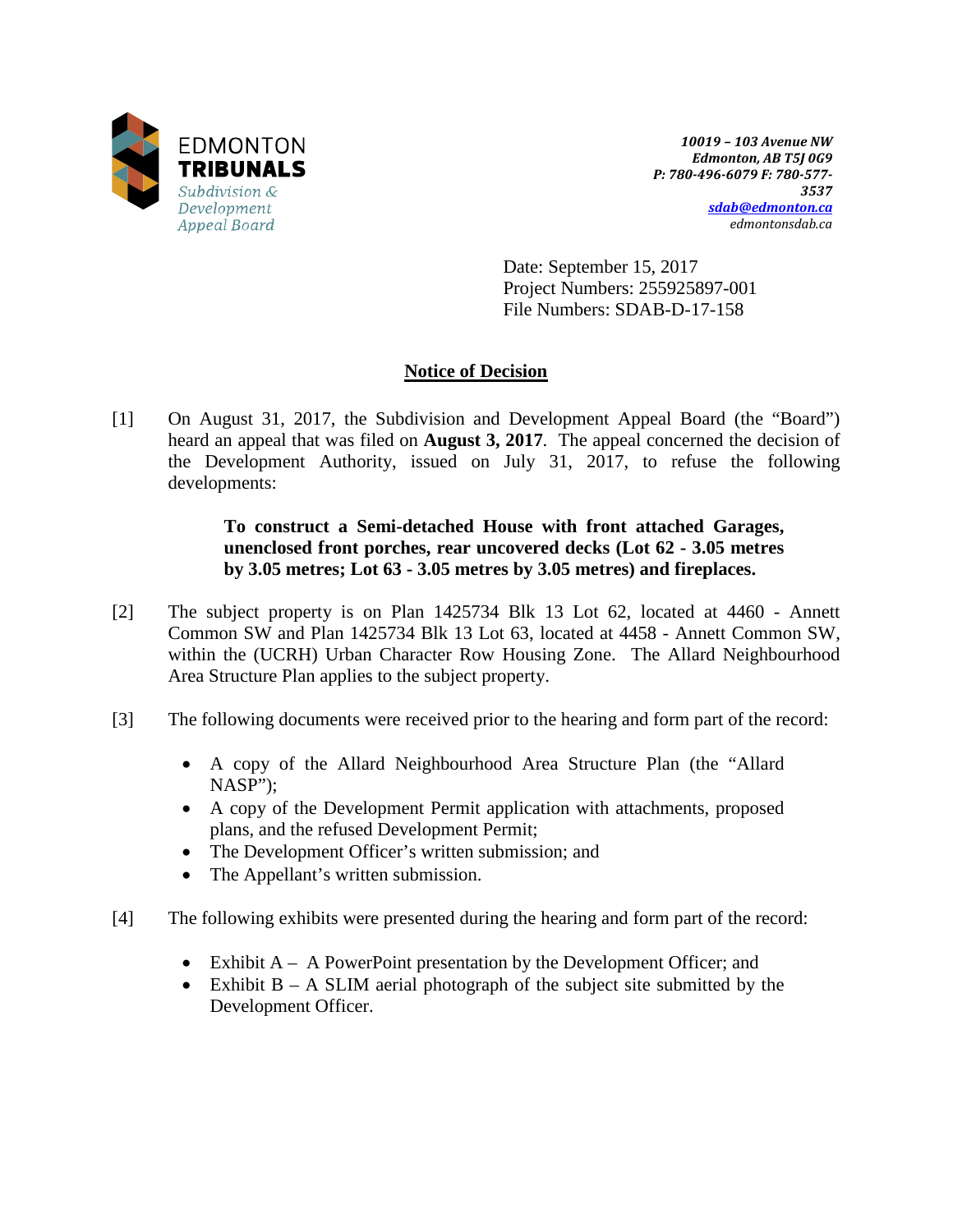#### **Preliminary Matters**

- [5] At the outset of the appeal hearing, the Presiding Officer confirmed with the parties in attendance that there was no opposition to the composition of the panel.
- [6] The Presiding Officer outlined how the hearing would be conducted, including the order of appearance of parties, and no opposition was noted.
- [7] The appeal was filed on time, in accordance with section 686 of the *Municipal Government Act*, RSA 2000, c M-26.

## **Summary of Hearing**

- *i) Position of the Appellant, Mr. G. Surmava, representing Rohit Communities:*
- [8] They have received feedback from residents and customers that are frustrated with the parking congestion on Annett Common.
- [9] Photographs of Annett Common were taken at approximately 12:45 p.m. on a week day to illustrate the parking situation. The outside curve of Annett Common, abutting the subject lots is not a preferred parking area on the otherwise congested street.
- [10] In his opinion, the proposed Semi-detached Housing can help alleviate some of the parking problems for the following reasons:
	- a. There is a fire hydrant located on the property line of Lot 60 where street parking will be affected.
	- b. The outside curve of the street makes parallel parking more difficult.
	- c. The lots are pie shaped, narrower at the front than the rear, and can only accommodate the parking of three vehicles.
	- d. A front attached garage is allowed in the (RF5) Zone located across the street.
- [11] Schematic drawings were referenced to illustrate the different parking configurations resulting from the existing rear detached garages, a single attached front garage, and the proposed two car front attached garage.
- [12] Allowing a front attached garage will not only provide more off-street parking, it will also create a visual break in the continuous line of vehicles parked on the street.
- [13] Transportation Services has provided preliminary support for the proposed development.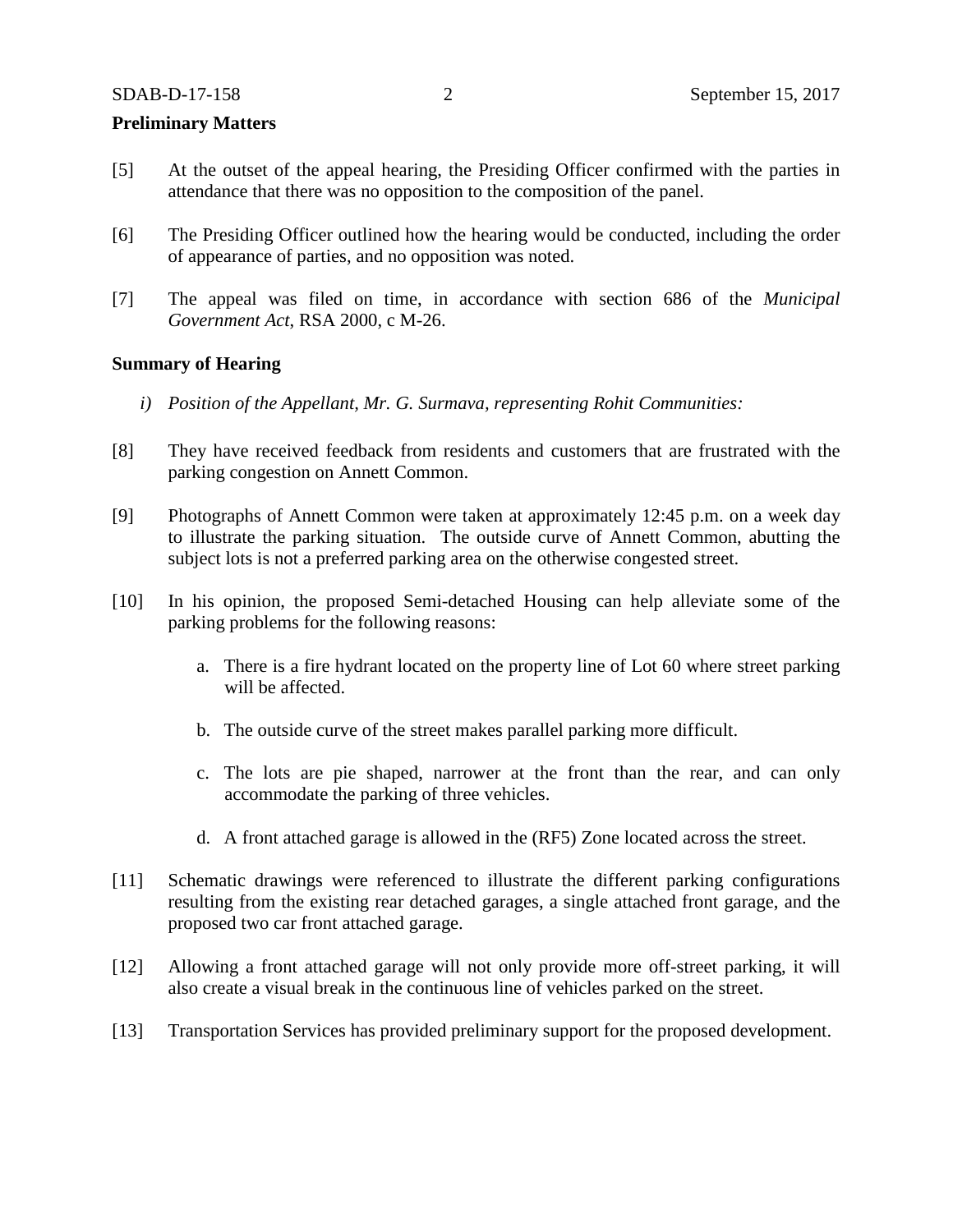- [14] Elevation drawings were referenced to illustrate the proposed front façade. In his opinion the repetition concerns of the Development Officer have been addressed. However, they are willing to implement any changes required by the Board.
- [15] Mr. Surmava provided the following responses with respect to questions from the Board:
	- a. He acknowledged that the proposed development will have a limited amount of green space in the front yard. However, in his opinion the vehicles parked on the street screen the view of the front yards along the block.
	- b. Rear detached two-car garages have already been built for the Row Houses in this area.
	- c. Photographs were referenced to illustrate street parking from different views. All of the lots in the (RF5) Zone will have front attached garages while the lots developed across the street in the (UCRH) Zone are required to develop rear detached garages.
	- d. If the proposed attached front garage is approved, it is not their intent to develop a rear detached garage on the lots.
	- e. A two-car rear detached garage could be developed on the lots.
	- f. He acknowledged that the proposed attached front garage does not comply with the development regulations for the Zone. However, it was originally their intent to develop in accordance with the regulations until residents brought the parking concerns to their attention.
	- g. He acknowledged that the lots in the (RF5) Zone across Annett Common do not have access from a rear lane.
	- *ii) Position of the Development Officer, Mr. J. Xie, who used a PowerPoint presentation, marked Exhibit A, to provide the following information:*
- [16] The majority of the block is comprised of Row Housing. All of the lots have rear lane access in the (UCRH) Zone.
- [17] The front elevation of the proposed development was referenced to illustrate that the proposed front garage is very prominent and protrudes beyond the front wall of the unenclosed porch. The design of the proposed development on the adjacent lots is similar with the front attached garages being the most prominent feature. The side elevation was referenced to illustrate the prominence of the protrusion of the garage beyond the proposed unenclosed porch.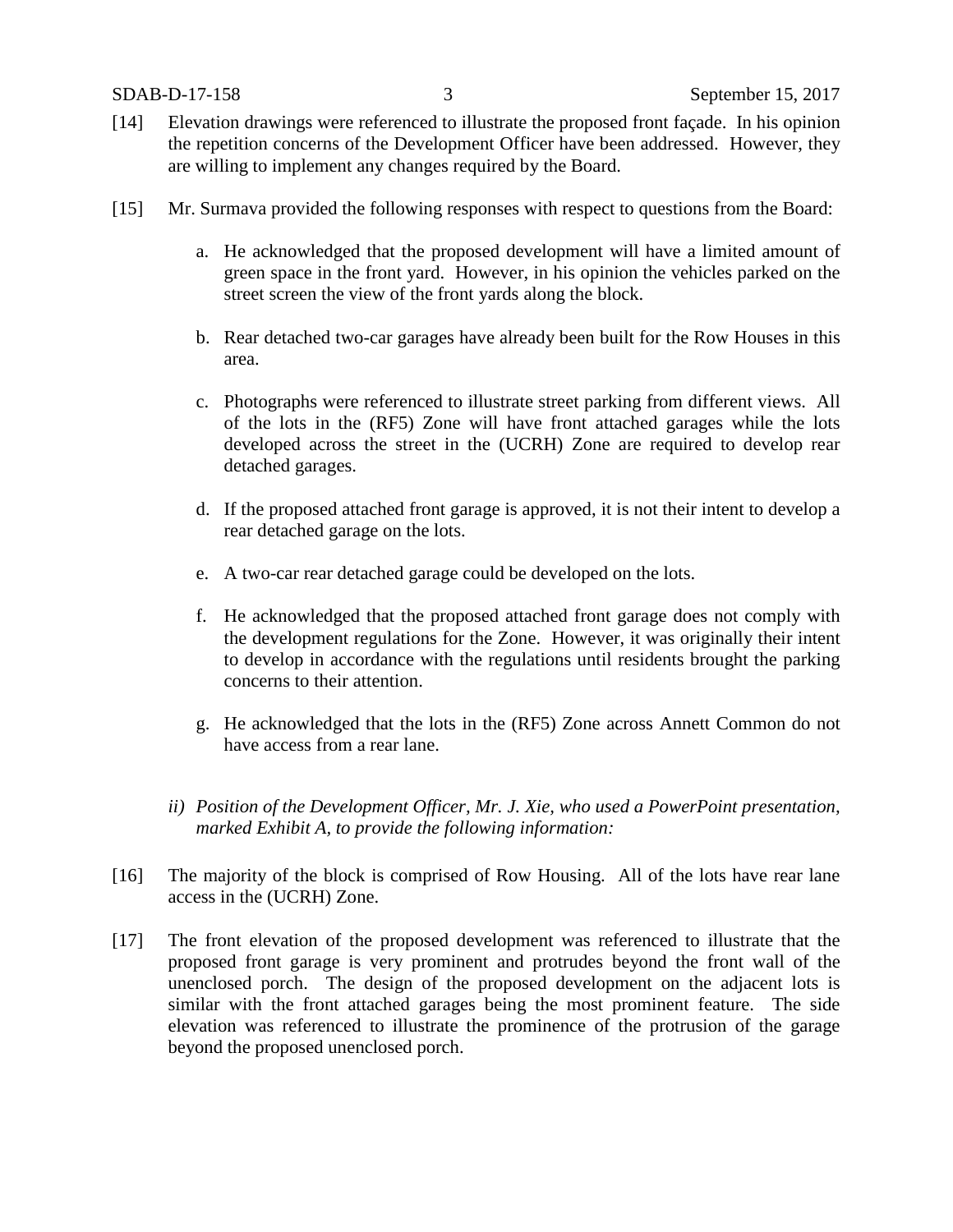- [18] The front elevations of developments located on the rest of the block were referenced. The majority of the buildings are Row Housing developments and their prominent features are porches, windows, and varied roof lines. A side elevation of a Row House was referenced to illustrate that the porch and the front façade are the prominent features. None of these developments have attached front garages.
- [19] The design of each dwelling along the block is varied to add variety to the streetscape.
- [20] Section 3.1 of the Allard NASP states that the Vision is to develop a compact, attractive, and pedestrian-friendly community that promotes livability, connectivity, and walkability. It incorporates an integrated system of parks, storm water ponds, and open spaces that serve as focal points within the neighbourhood and promote a sense of community and place.

In his opinion this applies to this block because development is compact, pedestrian friendly and walkable. The front façades are attractive, compact and allow greater density because there are no front attached garages to interrupt the sidewalks. This fosters a sense of community and place.

[21] Section 3.3.1 *Urban Design* of the Allard NASP states that aesthetic standards for MDR and HDR, The MDR1, MDR2 and HDR sites are placed in prominent locations within the Allard neighbourhood, primarily adjacent to James Mowatt Trail and within proximity of the LRT station. Consequently, these sites should be developed at higher urban design standards to ensure that the development creates a distinct built form and character through sensitive streetscape design, attention to transitioning and landscaping.

In his opinion this policy is relevant to this site especially in conjunction with the development regulations of the Zone. As evidenced by other developments on this block, there is distinct built form and the Row Houses have been designed to be sensitive to the streetscape and promote an attractive and pedestrian friendly design. Landscaping is provided in the front yard that allows a transition from private to public space.

- [22] Section 3.4 *Transportation* of the Allard NASP proposes a number of walkways in the plan area to serve as minor pedestrian connections. These walkways enhance pedestrian connectivity in the LDR areas by establishing pedestrian connections to open spaces. An Enhanced Walkway Connection is proposed through the MDR 1 parcels along James Mowatt Trail to maintain pedestrian connectivity between the northern end of the greenway and James Mowatt Trail. The Enhanced Walkway Connection will include a 3-metre wide multi-use trail abutting the private internal access for the MDR 1 parcels.
- [23] An aerial map was referenced to illustrate the location of these walkways in relation to the subject site.
- [24] There is a landscaped boulevard on this block. The entire neighbourhood is designed to be walkable and pedestrian friendly. The proposed development will cause a break in the uninterrupted pedestrian landscaped boulevard on this block.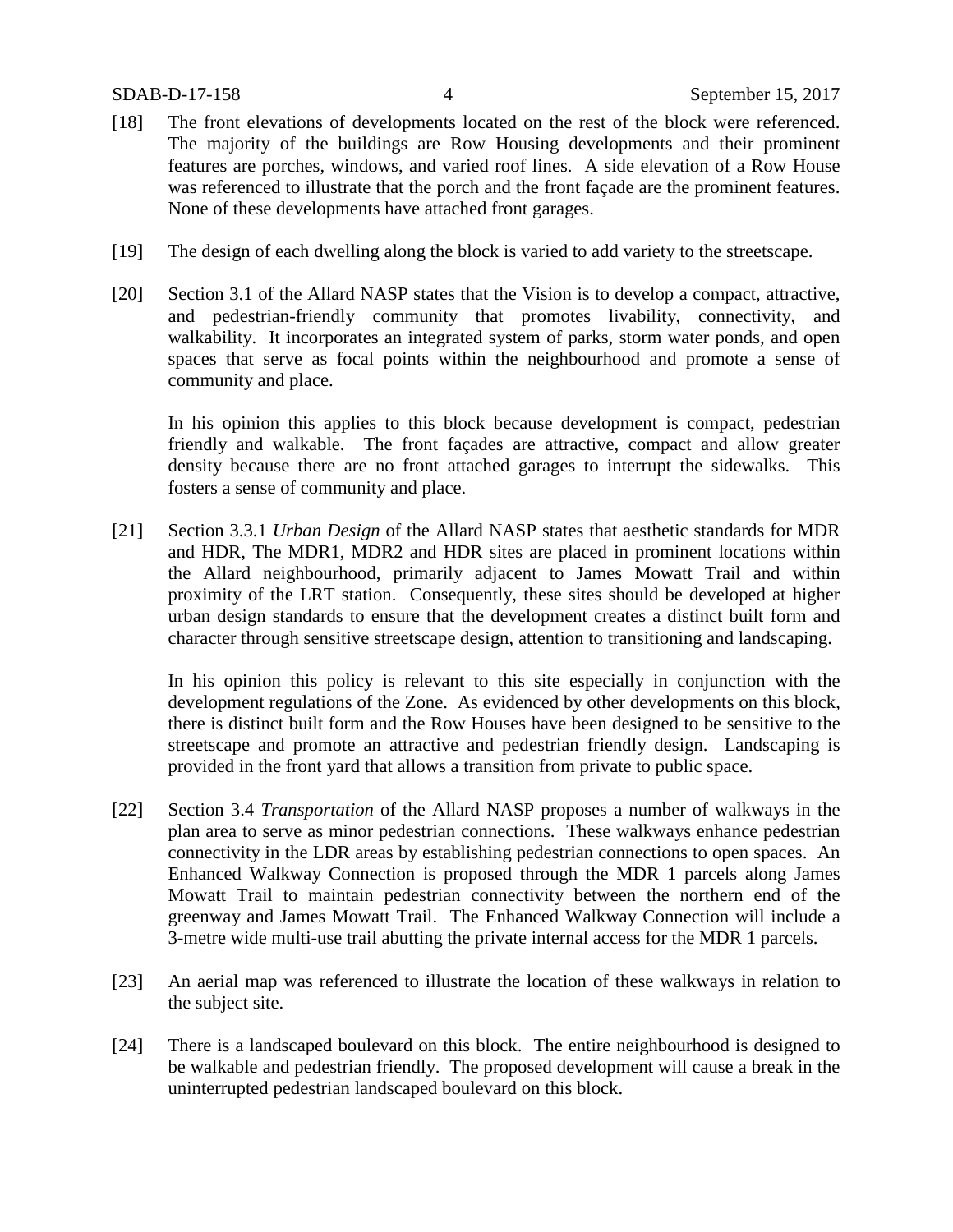- [25] He acknowledged that front attached garages will be developed on the lots located in the (RF5) Zone across the street but it is required because rear lane access is not provided.
- [26] In his opinion the lots in this Zone are meant to be landscaped with greenery from the house to the curb and the proposed development will interrupt that pattern.
- [27] Mr. Xie provided the following responses with respect to questions from the Board:
	- a. He acknowledged that there were not a lot of trees illustrated in the photographs submitted by the Appellant. However, it may be too early in the development process for all of the landscaping to be complete.
	- b. Section 165.4(9) of the *Edmonton Zoning Bylaw* states that on-site parking shall be accessed from a rear or side lane only, in accordance with subsection 165.4(10), except where there is no lane access and the Dwelling has a width of 6.5 metres or greater, a front attached Garage may be developed in accordance with subsection 165.4(11).

There is a rear lane, therefore a front attached Garage cannot be developed. Furthermore, the development does not comply with section 165.4(11).

- c. The proposed garage protrudes too far in front of the principal dwelling and is the most prominent feature of the proposed front elevation.
- d. The proposed development will be the only interruption in the landscaped boulevard on the north and east side of this block.
- e. He acknowledged that front attached garages are allowed for lots in the (RF5) Zone located across the street from the subject site. However, in his opinion the policies of the Allard NASP have to be considered in conjunction with the development regulations of the (UCRH) Zone.
- f. An aerial map was referenced, marked *Exhibit B*, to identify the location of walkways in relation to the subject site. It was noted that all of the lots around the outside of the loop have front attached garages while all of the interior lots have rear lanes with rear detached garages.
- g. The purpose of this Zone is to orient development to a public street and have greater attention to architectural detail.

## *iii) Rebuttal of the Appellant, Mr. G. Surmava*

[28] The boulevard can only be sodded because trees cannot be planted in a right-of-way.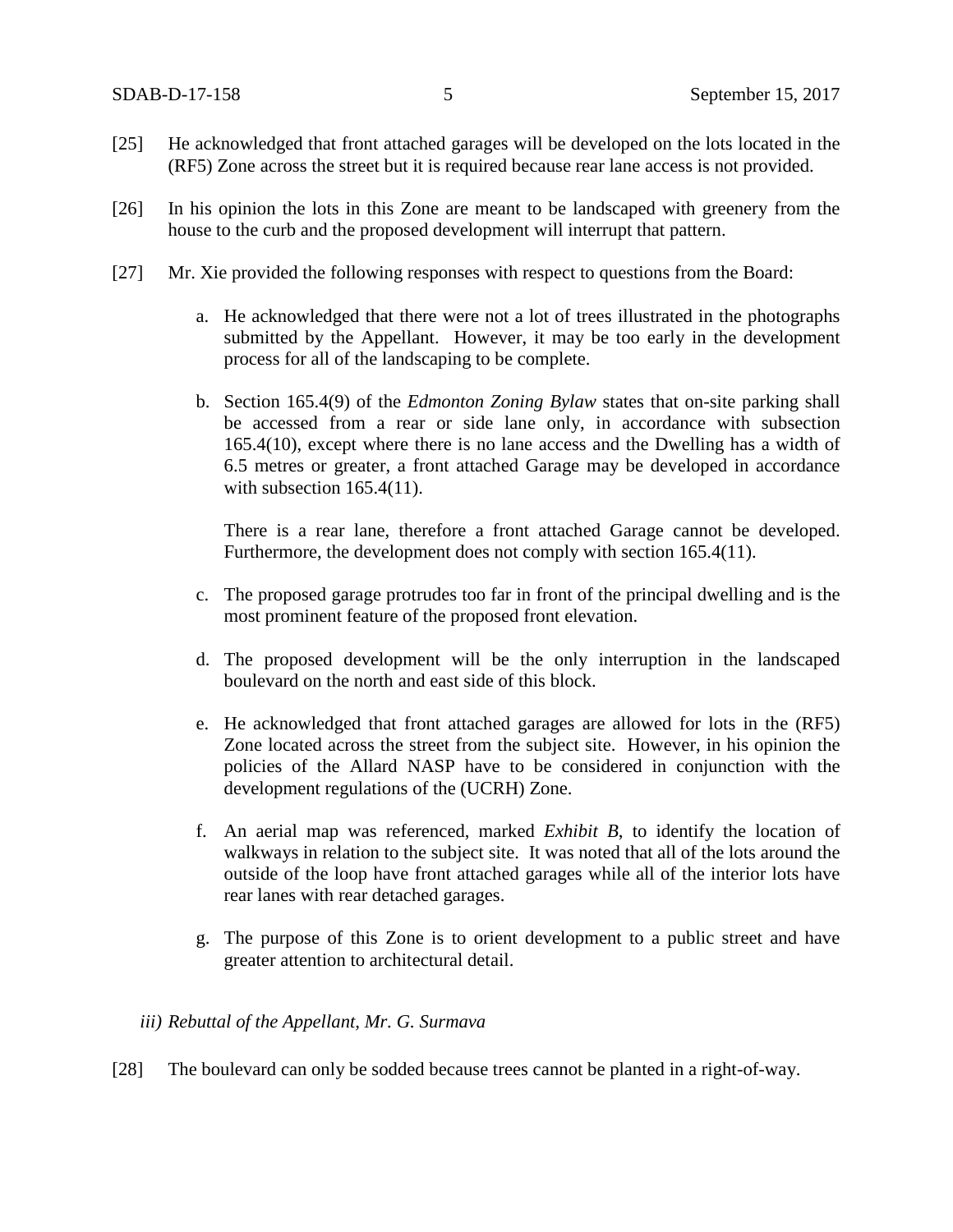- [29] The proposed development will comply with all of the landscaping regulations, including the specific number of required trees and shrubs.
- [30] The proposed front driveway will provide a break in street parking and make access to the sidewalk and walkways easier for pedestrians.
- [31] Rohit Communities have developed all of the lots in this area and they are concerned about the impact of the proposed development on the residents.
- [32] They have reviewed and accept the recommended conditions of the Development Officer if their development is approved and are open to any suggested revisions to the proposed front façades and elevation treatments.
- [33] The design and required protrusion of the front attached garage beyond the front of the Principal Dwelling was necessary because of the pie-shaped lot.

# **Decision**

[34] The appeal is **DENIED** and the decision of the Development Authority is **CONFIRMED**. The development is **REFUSED**.

## **Reasons for Decision**

- [35] Semi-detached Housing is a Permitted Use in the (UCRH) Urban Character Row Housing Zone.
- [36] The Allard Neighbourhood Area Structure Plan (the "Allard NASP") applies to the subject property and includes the following policies:

Section 3.1 Vision states:

The Allard NASP is a compact, attractive, and pedestrian-friendly community that promotes livability, connectivity, and walkability. It incorporates an integrated system of parks, storm water ponds, and open spaces that serve as focal points within the neighbourhood and promote a sense of community and place.

The specific goals and objectives of the Allard NASP are to develop a compact, walkable neighbourhood, specifically to promote pedestrian accessibility to parks, open spaces and transit facilities; to minimize walking distances by creating a pedestrian oriented street network and by providing walkways where roadway connection is not feasible.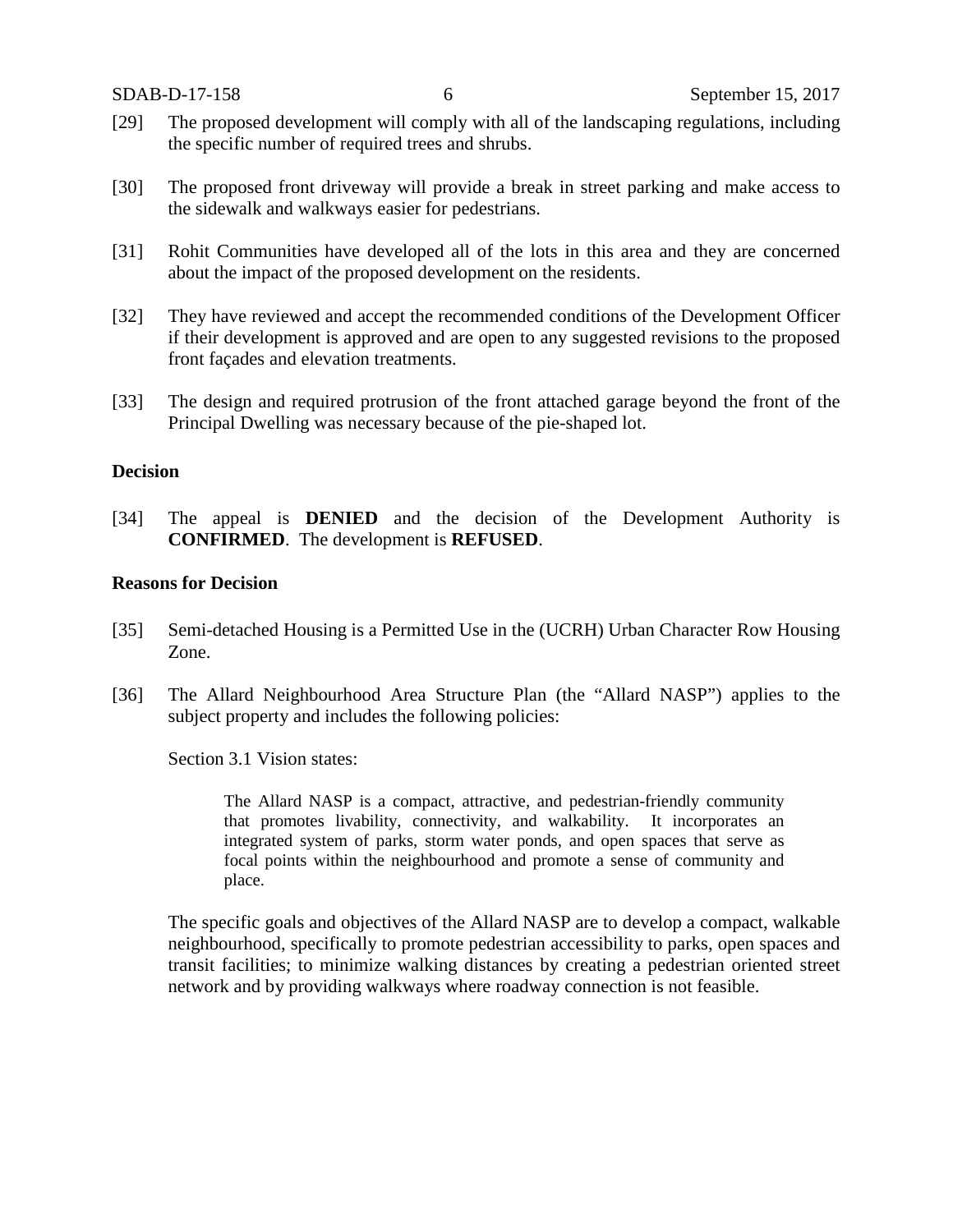[37] Section 165.4(9)(b) of the *Edmonton Zoning Bylaw* states:

on-site parking shall be accessed from a rear or side Lane only, in accordance with subsection 165.4(10), except as follows: where there is no Lane access and the Dwelling has a width of 6.5 metres or greater, a front attached Garage may be developed in accordance with subsection 165.4(11).

In this case there is a rear Lane, therefore a front attached Garage cannot be developed. Furthermore, the development does not comply with section 165.4(11).

- [38] The Board supports the findings of the Development Officer that this type of housing does not complement the seven existing Row House buildings with rear attached and detached Garages located within one block of the subject site.
- [39] Section 165.6(1)(b) of the *Edmonton Zoning Bylaw* states:

each Dwelling shall be oriented toward the street such that front and flanking facades include design elements such as windows, covered porches, varied building articulation and landscaping as the dominant elements facing the public streetscape.

The prominent elements of this development are the proposed Garage and Driveway.

- [40] The Appellant provided evidence that the proposed design type was put forward in an attempt to address neighbourhood concerns regarding on street parking. However, the Board was not provided with any supporting documentation from residents in the neighbourhood and finds that providing increased on-site parking for this development is not a sufficient planning reason to allow the required variances.
- [41] In summary, the Board finds that the design of the proposed development is inconsistent with the policies of the applicable statutory plan and with the requirements of the *Edmonton Zoning Bylaw*.
- [42] For all of these reasons the Board finds that the proposed development will unduly interfere with the amenities of the neighbourhood and materially interfere with and affect the use, enjoyment and value of neighbouring parcels of land.

Mr. V. Laberge, Presiding Officer Subdivision and Development Appeal Board

Board members in attendance: Mr. C. Buyze, Ms. E. Solez, Mr. N. Somerville, Ms. K. Thind

c.c. City of Edmonton, Sustainable Development Department, Attn: Mr. J. Xie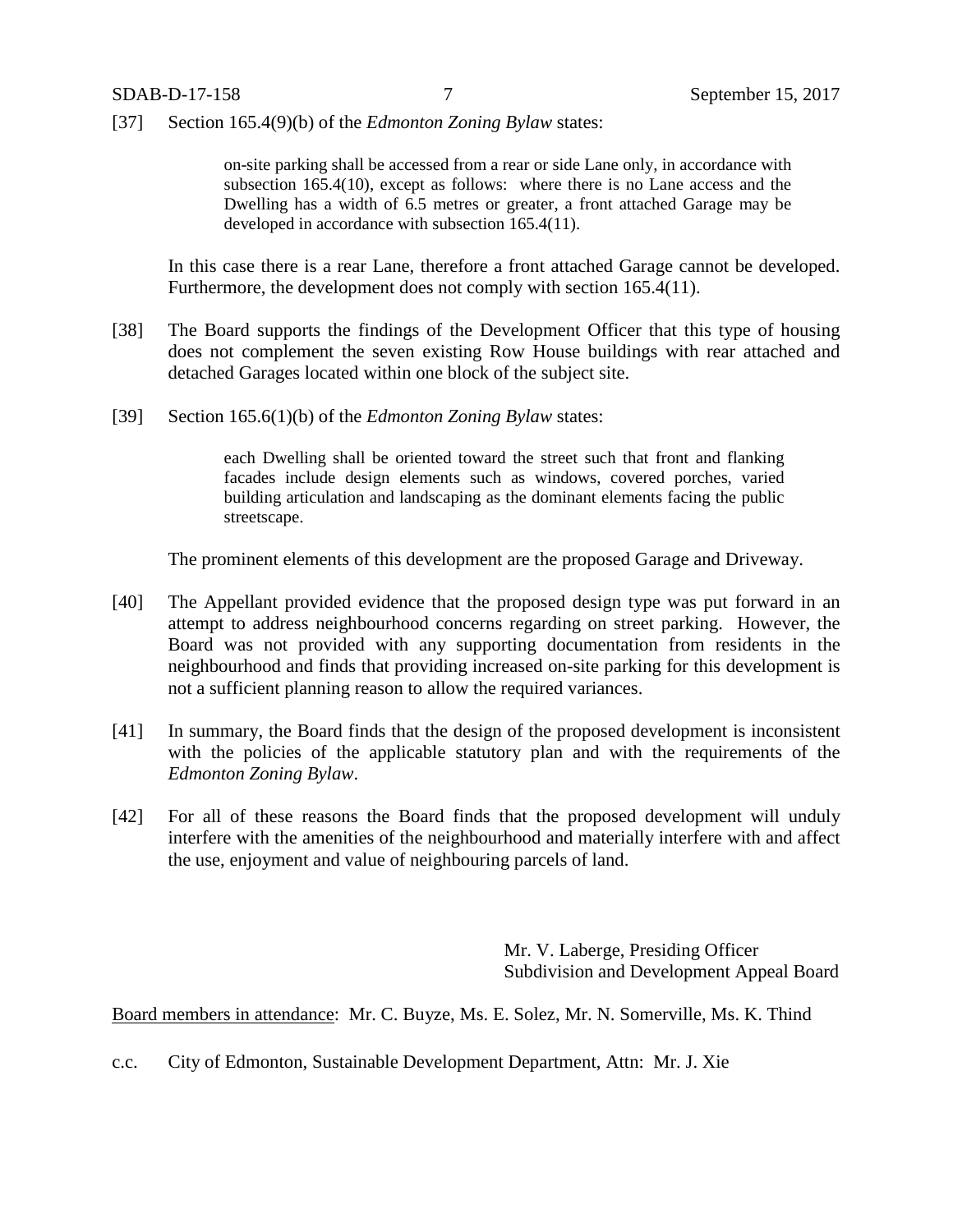# **Important Information for the Applicant/Appellant**

- 1. This decision may be appealed to the Alberta Court of Appeal on a question of law or jurisdiction under section 688 of the *Municipal Government Act*, RSA 2000, c M-26.
- 2. When a decision on a Development Permit application has been rendered by the Subdivision and Development Appeal Board, the enforcement of that decision is carried out by the Sustainable Development Department, located on the 2nd Floor, Edmonton Tower, 10111 – 104 Avenue NW, Edmonton, AB T5J 0J4.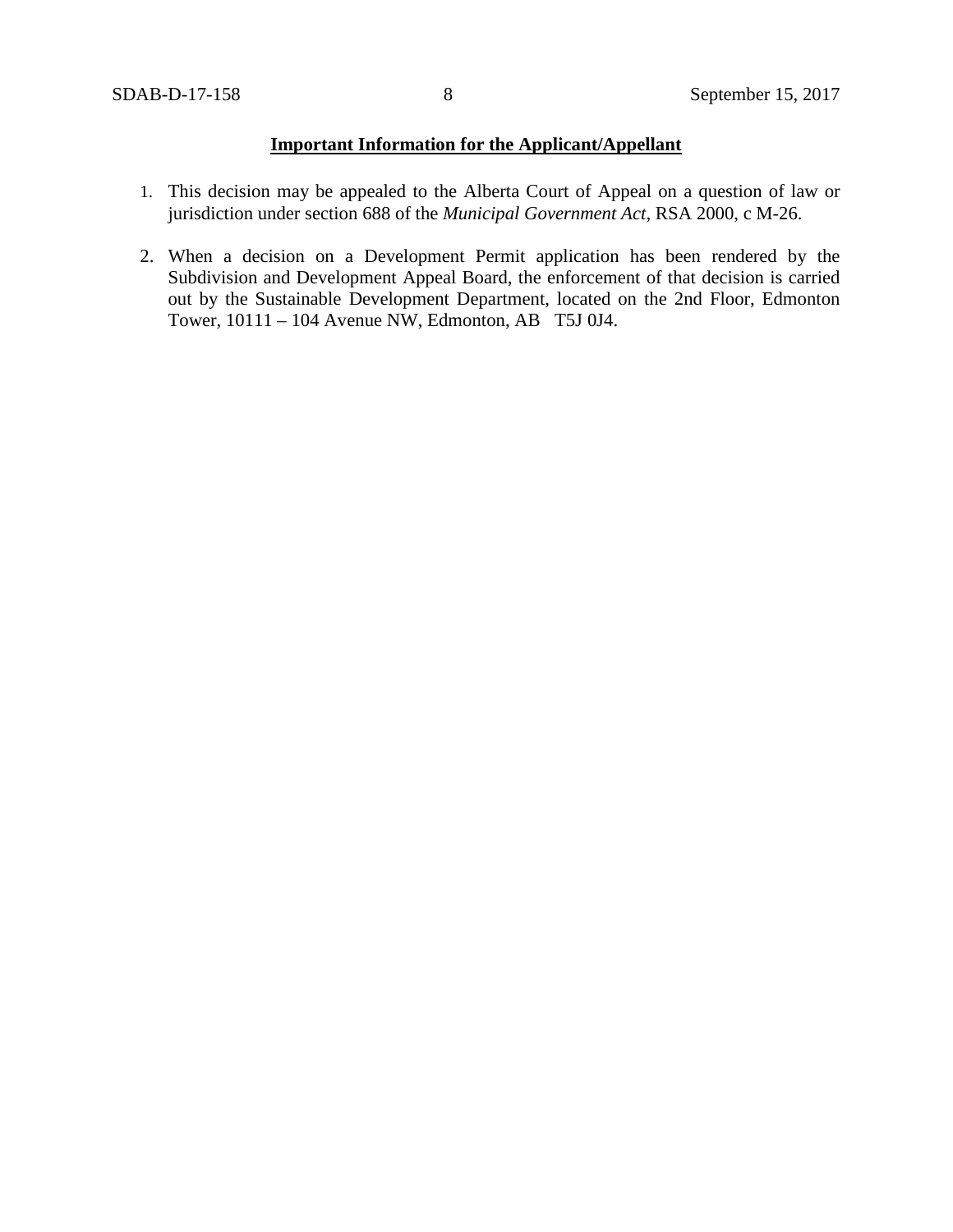

*10019 – 103 Avenue NW Edmonton, AB T5J 0G9 P: 780-496-6079 F: 780-577- 3537 [sdab@edmonton.ca](mailto:sdab@edmonton.ca) edmontonsdab.ca*

Date: September 15, 2017 Project Number: 255619055-001 File Number: SDAB-D-17-159

# **Notice of Decision**

[1] On August 31, 2017, the Subdivision and Development Appeal Board (the "Board") heard an appeal that was filed on **August 3, 2017**. The appeal concerned the decision of the Development Authority, issued on July 31, 2017, to refuse the following development:

# **To construct a Semi-detached House with front attached Garages, Unenclosed Front Porches, rear uncovered decks (Lot - 3.05 metres by 3.05 metres; Lot 60 - 3.05 metres by 3.05 metres).**

- [2] The subject property is on Plan 1425734 Blk 13 Lot 60, located at 4464 Annett Common SW and Plan 1425734 Blk 13 Lot 61, located at 4462 - Annett Common SW, within the (UCRH) Urban Character Row Housing Zone. The Allard Neighbourhood Area Structure Plan applies to the subject property.
- [3] The following documents were received prior to the hearing and form part of the record:
	- A copy of the Allard Neighbourhood Area Structure Plan (the "Allard NASP");
	- A copy of the Development Permit application with attachments, proposed plans, and the refused Development Permit;
	- The Development Officer's written submission; and
	- The Appellant's written submission.
- [4] The following exhibits were presented during the hearing and form part of the record:
	- Exhibit  $A A$  PowerPoint presentation by the Development Officer; and
	- Exhibit  $B A$  SLIM aerial photograph of the subject site submitted by the Development Officer.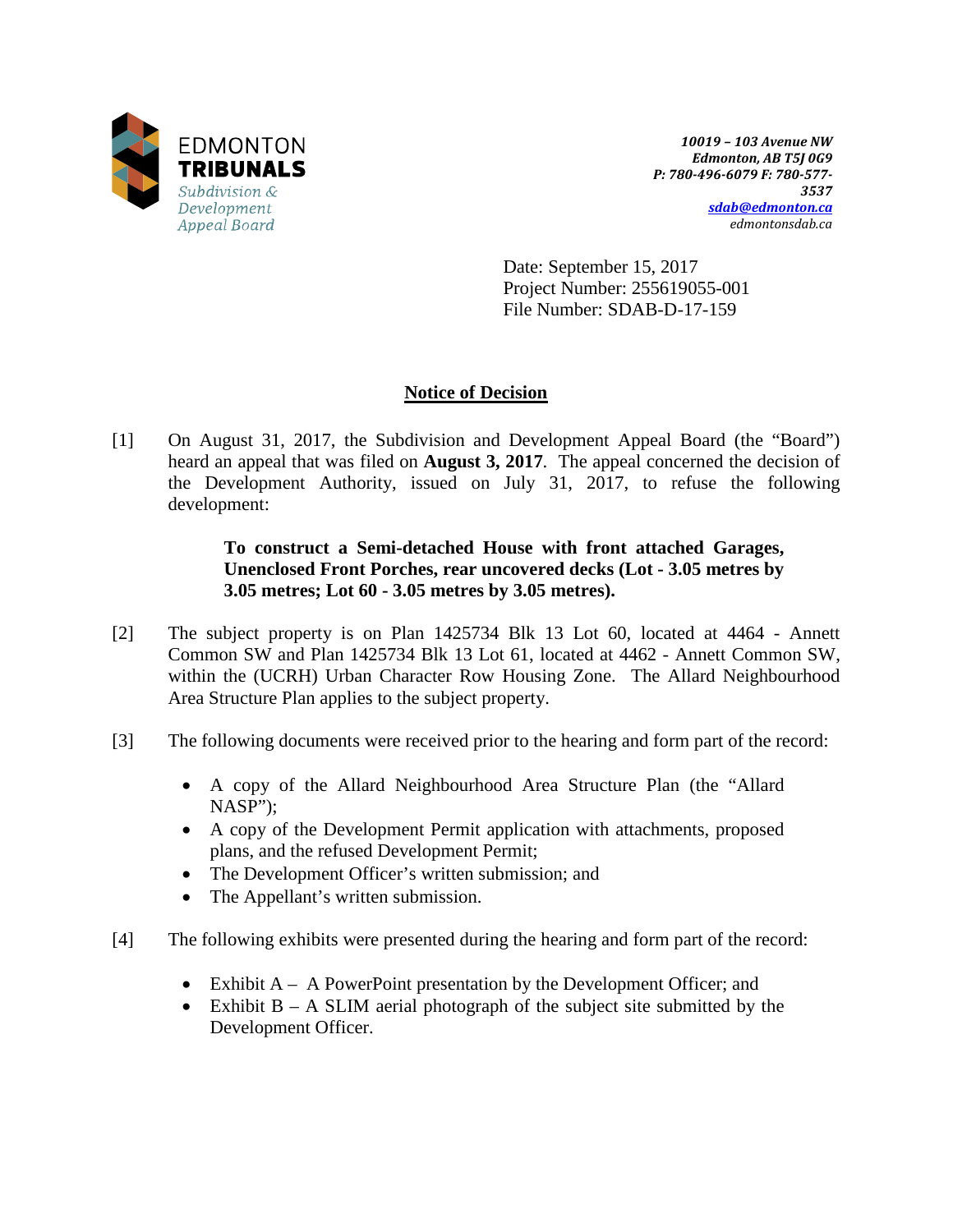#### **Preliminary Matters**

- [5] At the outset of the appeal hearing, the Presiding Officer confirmed with the parties in attendance that there was no opposition to the composition of the panel.
- [6] The Presiding Officer outlined how the hearing would be conducted, including the order of appearance of parties, and no opposition was noted.
- [7] The appeal was filed on time, in accordance with section 686 of the *Municipal Government Act*, RSA 2000, c M-26.

## **Summary of Hearing**

- *i) Position of the Appellant, Mr. G. Surmava, representing Rohit Communities:*
- [8] They have received feedback from residents and customers that are frustrated with the parking congestion on Annett Common.
- [9] Photographs of Annett Common were taken at approximately 12:45 p.m. on a week day to illustrate the parking situation. The outside curve of Annett Common, abutting the subject lots is not a preferred parking area on the otherwise congested street.
- [10] In his opinion, the proposed Semi-detached Housing can help alleviate some of the parking problems for the following reasons:
	- a. There is a fire hydrant located on the property line of Lot 60 where street parking will be affected.
	- b. The outside curve of the street makes parallel parking more difficult.
	- c. The lots are pie shaped, narrower at the front than the rear, and can only accommodate the parking of three vehicles.
	- d. A front attached garage is allowed in the (RF5) Zone located across the street.
- [11] Schematic drawings were referenced to illustrate the different parking configurations resulting from the existing rear detached garages, a single attached front garage, and the proposed two car front attached garage.
- [12] Allowing a front attached garage will not only provide more off-street parking, it will also create a visual break in the continuous line of vehicles parked on the street.
- [13] Transportation Services has provided preliminary support for the proposed development.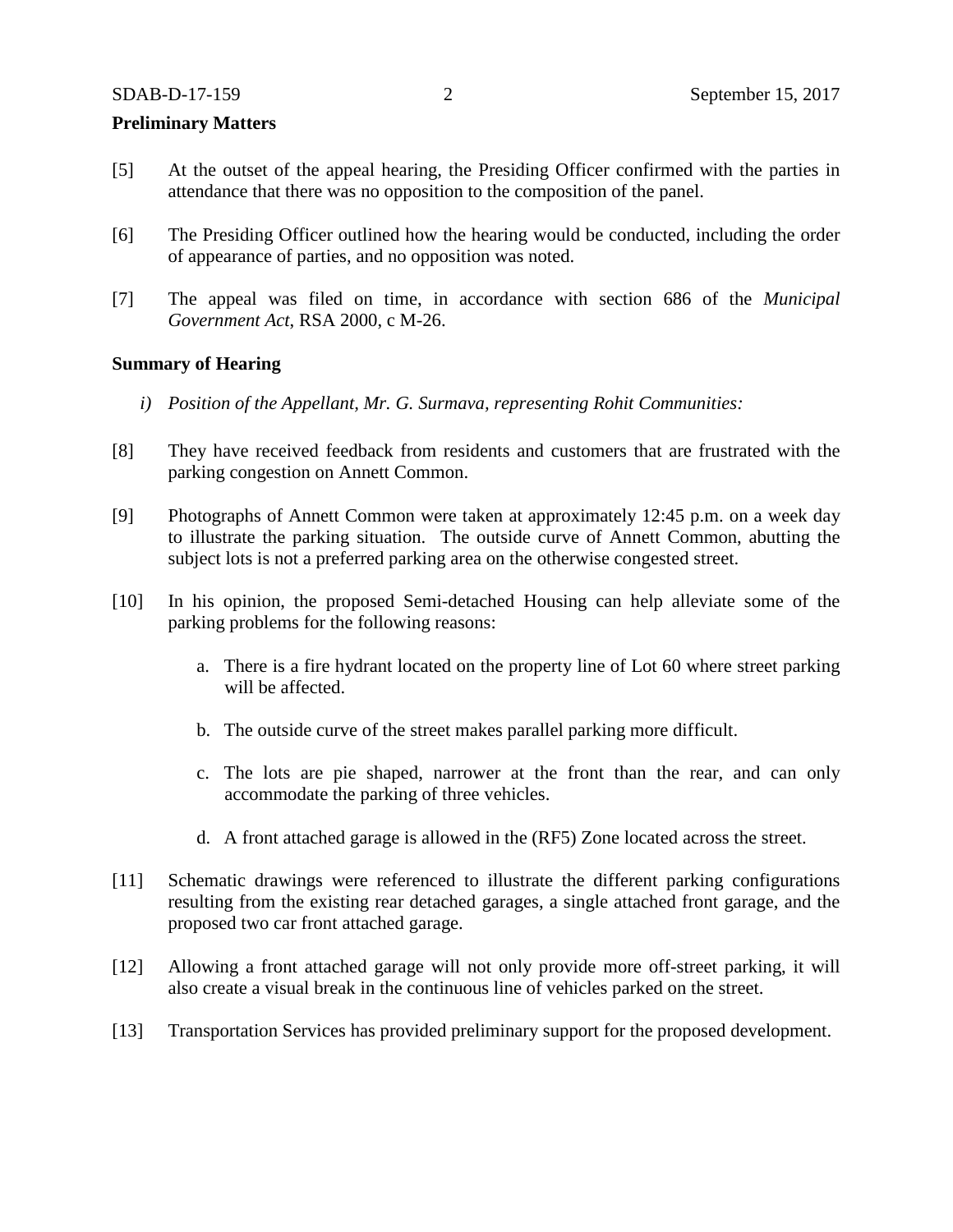- [14] Elevation drawings were referenced to illustrate the proposed front façade. In his opinion the repetition concerns of the Development Officer have been addressed. However, they are willing to implement any changes required by the Board.
- [15] Mr. Surmava provided the following responses with respect to questions from the Board:
	- a. He acknowledged that the proposed development will have a limited amount of green space in the front yard. However, in his opinion the vehicles parked on the street screen the view of the front yards along the block.
	- b. Rear detached two-car garages have already been built for the Row Houses in this area.
	- c. Photographs were referenced to illustrate street parking from different views. All of the lots in the (RF5) Zone will have front attached garages while the lots developed across the street in the (UCRH) Zone are required to develop rear detached garages.
	- d. If the proposed attached front garage is approved, it is not their intent to develop a rear detached garage on the lots.
	- e. A two-car rear detached garage could be developed on the lots.
	- f. He acknowledged that the proposed attached front garage does not comply with the development regulations for the Zone. However, it was originally their intent to develop in accordance with the regulations until residents brought the parking concerns to their attention.
	- g. He acknowledged that the lots in the (RF5) Zone across Annett Common do not have access from a rear lane.
	- *ii) Position of the Development Officer, Mr. J. Xie, who used a PowerPoint presentation, marked Exhibit A, to provide the following information:*
- [16] The majority of the block is comprised of Row Housing. All of the lots have rear lane access in the (UCRH) Zone.
- [17] The front elevation of the proposed development was referenced to illustrate that the proposed front garage is very prominent and protrudes beyond the front wall of the unenclosed porch. The design of the proposed development on the adjacent lots is similar with the front attached garages being the most prominent feature. The side elevation was referenced to illustrate the prominence of the protrusion of the garage beyond the proposed unenclosed porch.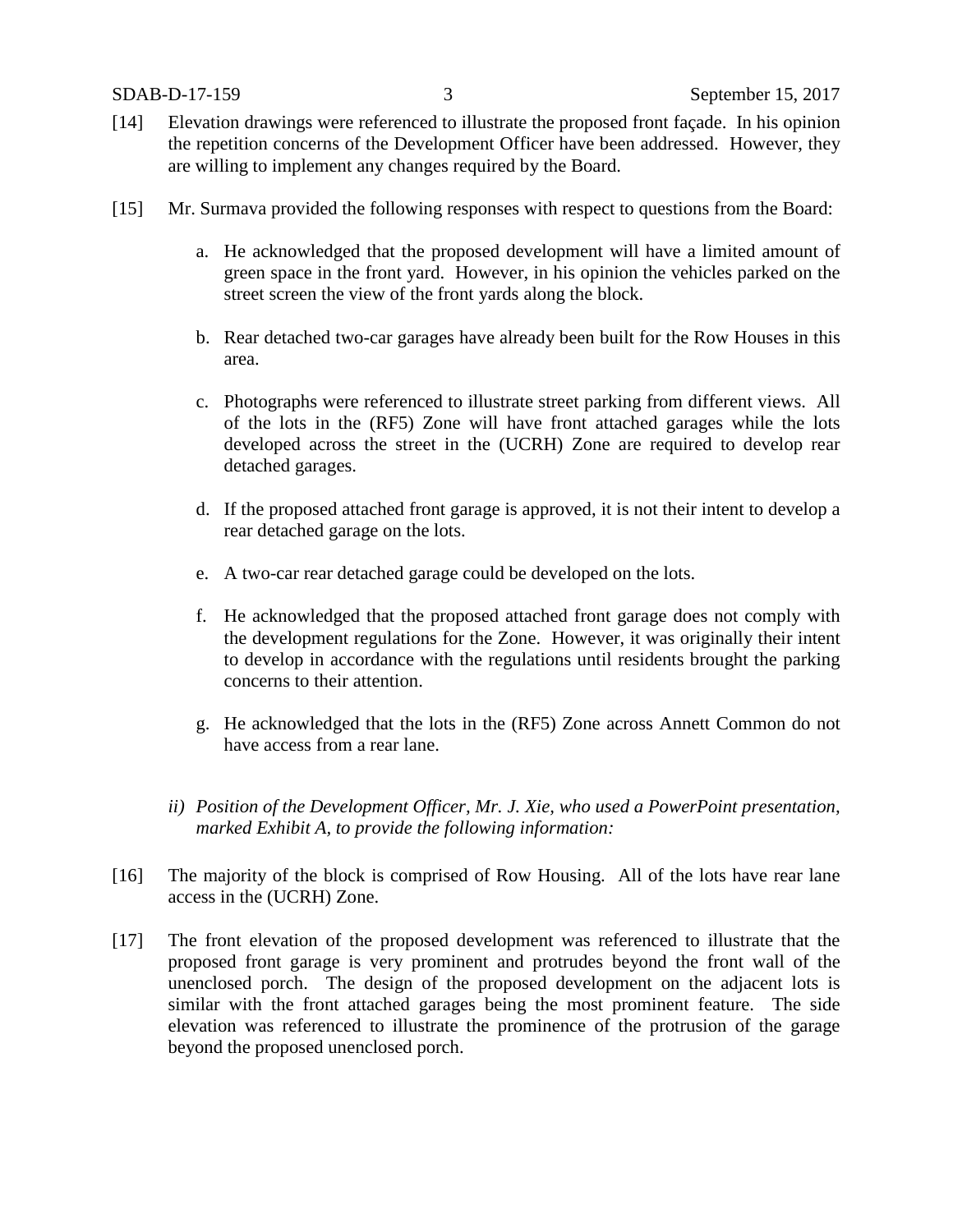- [18] The front elevations of developments located on the rest of the block were referenced. The majority of the buildings are Row Housing developments and their prominent features are porches, windows, and varied roof lines. A side elevation of a Row House was referenced to illustrate that the porch and the front façade are the prominent features. None of these developments have attached front garages.
- [19] The design of each dwelling along the block is varied to add variety to the streetscape.
- [20] Section 3.1 of the Allard NASP states that the Vision is to develop a compact, attractive, and pedestrian-friendly community that promotes livability, connectivity, and walkability. It incorporates an integrated system of parks, storm water ponds, and open spaces that serve as focal points within the neighbourhood and promote a sense of community and place.

In his opinion this applies to this block because development is compact, pedestrian friendly and walkable. The front façades are attractive, compact and allow greater density because there are no front attached garages to interrupt the sidewalks. This fosters a sense of community and place.

[21] Section 3.3.1 *Urban Design* of the Allard NASP states that aesthetic standards for MDR and HDR, The MDR1, MDR2 and HDR sites are placed in prominent locations within the Allard neighbourhood, primarily adjacent to James Mowatt Trail and within proximity of the LRT station. Consequently, these sites should be developed at higher urban design standards to ensure that the development creates a distinct built form and character through sensitive streetscape design, attention to transitioning and landscaping.

In his opinion this policy is relevant to this site especially in conjunction with the development regulations of the Zone. As evidenced by other developments on this block, there is distinct built form and the Row Houses have been designed to be sensitive to the streetscape and promote an attractive and pedestrian friendly design. Landscaping is provided in the front yard that allows a transition from private to public space.

- [22] Section 3.4 *Transportation* of the Allard NASP proposes a number of walkways in the plan area to serve as minor pedestrian connections. These walkways enhance pedestrian connectivity in the LDR areas by establishing pedestrian connections to open spaces. An Enhanced Walkway Connection is proposed through the MDR 1 parcels along James Mowatt Trail to maintain pedestrian connectivity between the northern end of the greenway and James Mowatt Trail. The Enhanced Walkway Connection will include a 3-metre wide multi-use trail abutting the private internal access for the MDR 1 parcels.
- [23] An aerial map was referenced to illustrate the location of these walkways in relation to the subject site.
- [24] There is a landscaped boulevard on this block. The entire neighbourhood is designed to be walkable and pedestrian friendly. The proposed development will cause a break in the uninterrupted pedestrian landscaped boulevard on this block.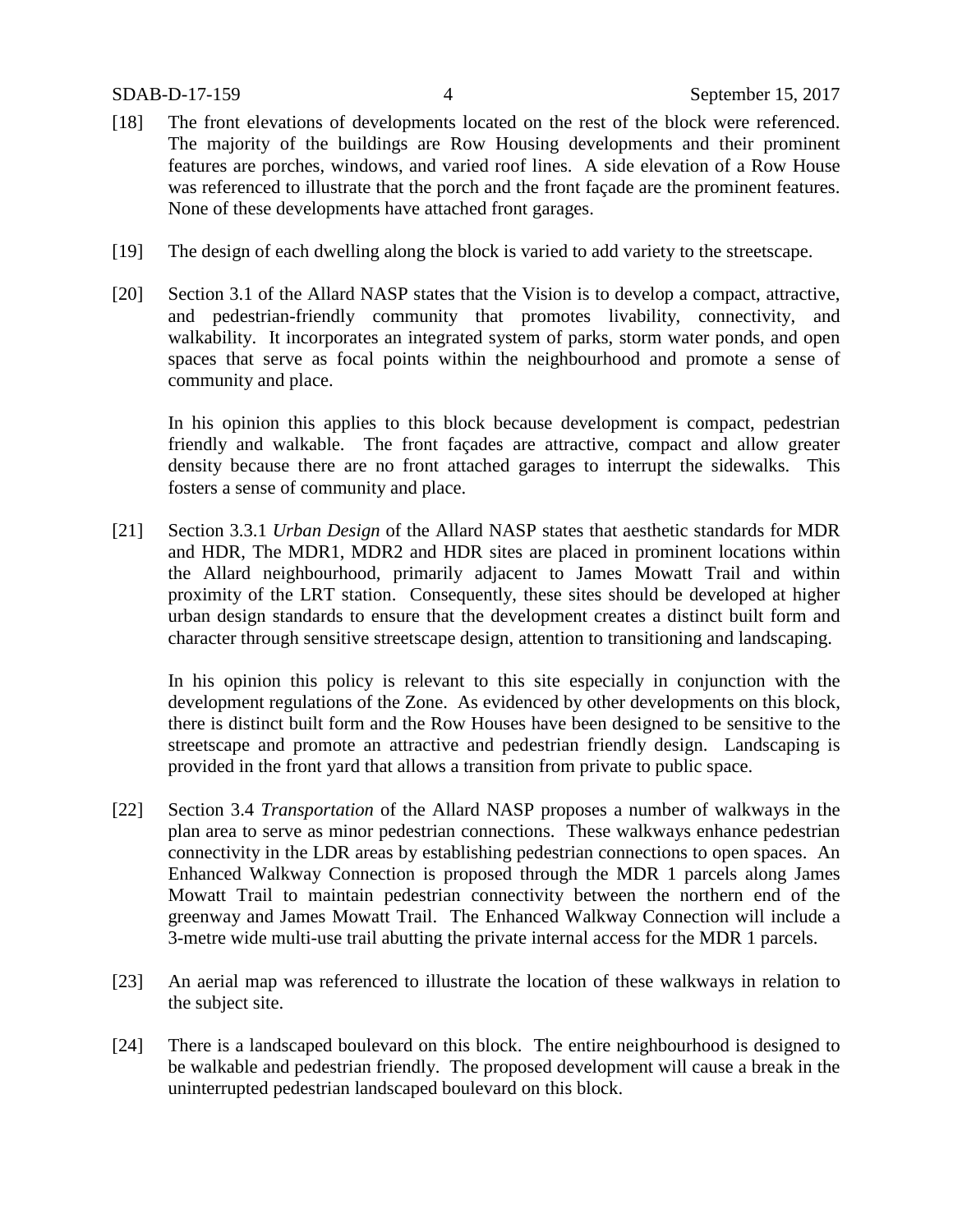- [25] He acknowledged that front attached garages will be developed on the lots located in the (RF5) Zone across the street but it is required because rear lane access is not provided.
- [26] In his opinion the lots in this Zone are meant to be landscaped with greenery from the house to the curb and the proposed development will interrupt that pattern.
- [27] Mr. Xie provided the following responses with respect to questions from the Board:
	- a. He acknowledged that there were not a lot of trees illustrated in the photographs submitted by the Appellant. However, it may be too early in the development process for all of the landscaping to be complete.
	- b. Section 165.4(9) of the *Edmonton Zoning Bylaw* states that on-site parking shall be accessed from a rear or side lane only, in accordance with subsection 165.4(10), except where there is no lane access and the Dwelling has a width of 6.5 metres or greater, a front attached Garage may be developed in accordance with subsection 165.4(11).

There is a rear lane, therefore a front attached Garage cannot be developed. Furthermore, the development does not comply with section 165.4(11).

- c. The proposed garage protrudes too far in front of the principal dwelling and is the most prominent feature of the proposed front elevation.
- d. The proposed development will be the only interruption in the landscaped boulevard on the north and east side of this block.
- e. He acknowledged that front attached garages are allowed for lots in the (RF5) Zone located across the street from the subject site. However, in his opinion the policies of the Allard NASP have to be considered in conjunction with the development regulations of the (UCRH) Zone.
- f. An aerial map was referenced, marked *Exhibit B*, to identify the location of walkways in relation to the subject site. It was noted that all of the lots around the outside of the loop have front attached garages while all of the interior lots have rear lanes with rear detached garages.
- g. The purpose of this Zone is to orient development to a public street and have greater attention to architectural detail.

## *iii) Rebuttal of the Appellant, Mr. G. Surmava*

[28] The boulevard can only be sodded because trees cannot be planted in a right-of-way.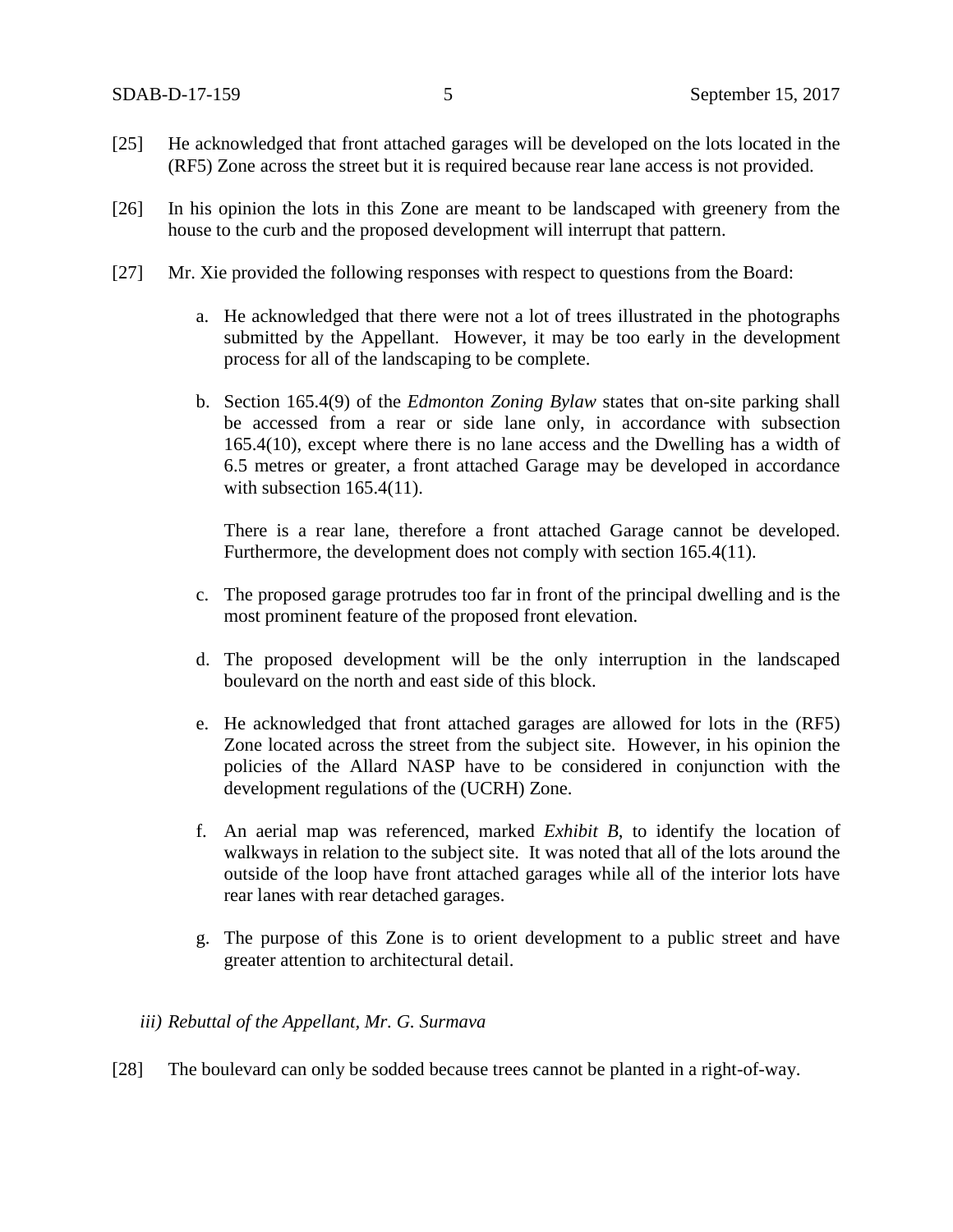- [29] The proposed development will comply with all of the landscaping regulations, including the specific number of required trees and shrubs.
- [30] The proposed front driveway will provide a break in street parking and make access to the sidewalk and walkways easier for pedestrians.
- [31] Rohit Communities have developed all of the lots in this area and they are concerned about the impact of the proposed development on the residents.
- [32] They have reviewed and accept the recommended conditions of the Development Officer if their development is approved and are open to any suggested revisions to the proposed front façades and elevation treatments.
- [33] The design and required protrusion of the front attached garage beyond the front of the Principal Dwelling was necessary because of the pie-shaped lot.

# **Decision**

[34] The appeal is **DENIED** and the decision of the Development Authority is **CONFIRMED**. The development is **REFUSED**.

## **Reasons for Decision**

- [35] Semi-detached Housing is a Permitted Use in the (UCRH) Urban Character Row Housing Zone.
- [36] The Allard Neighbourhood Area Structure Plan (the "Allard NASP") applies to the subject property and includes the following policies:

Section 3.1 Vision states:

The Allard NASP is a compact, attractive, and pedestrian-friendly community that promotes livability, connectivity, and walkability. It incorporates an integrated system of parks, storm water ponds, and open spaces that serve as focal points within the neighbourhood and promote a sense of community and place.

The specific goals and objectives of the Allard NASP are to develop a compact, walkable neighbourhood, specifically to promote pedestrian accessibility to parks, open spaces and transit facilities; to minimize walking distances by creating a pedestrian oriented street network and by providing walkways where roadway connection is not feasible.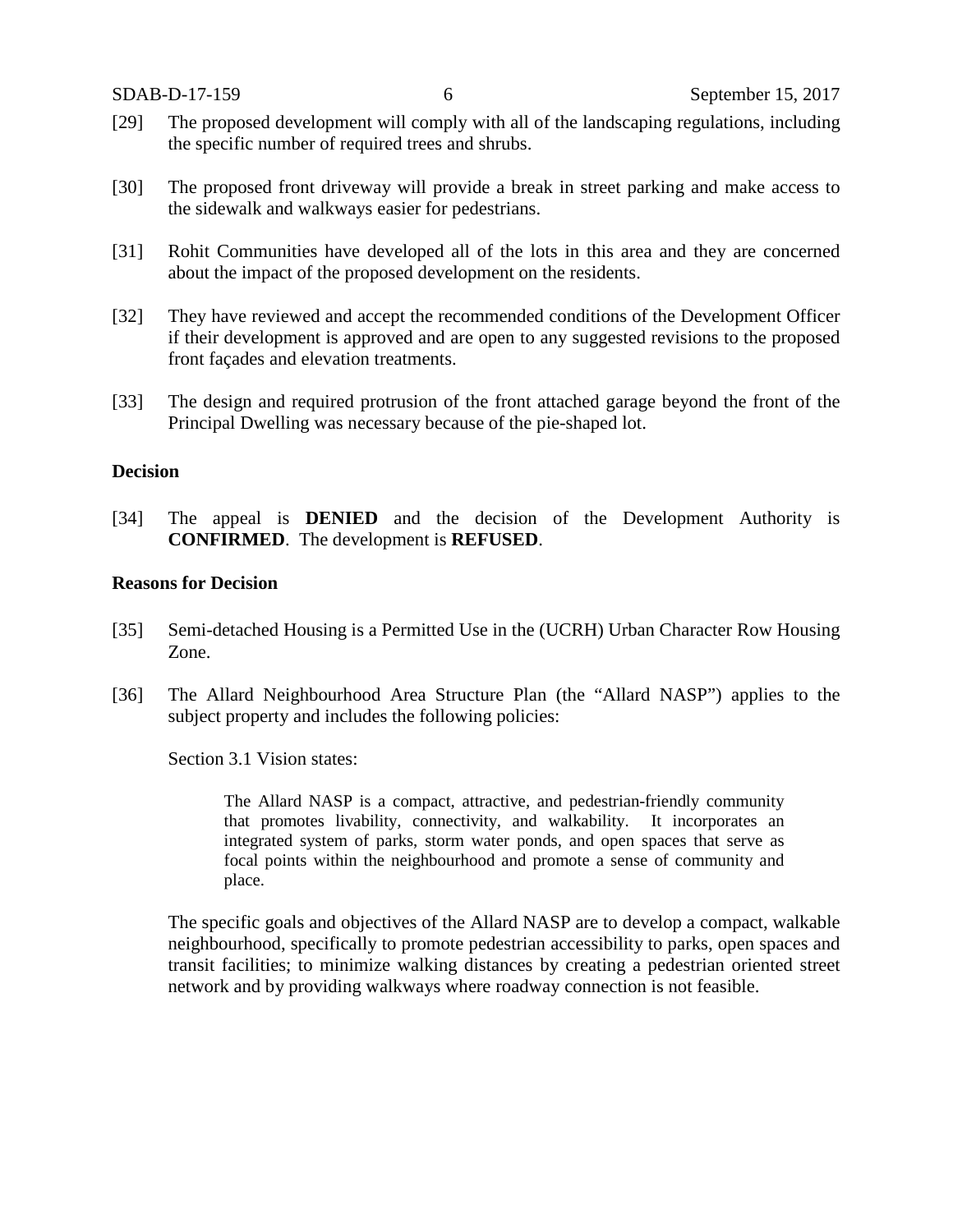[37] Section 165.4(9)(b) of the *Edmonton Zoning Bylaw* states:

on-site parking shall be accessed from a rear or side Lane only, in accordance with subsection 165.4(10), except as follows: where there is no Lane access and the Dwelling has a width of 6.5 metres or greater, a front attached Garage may be developed in accordance with subsection 165.4(11).

In this case there is a rear Lane, therefore a front attached Garage cannot be developed. Furthermore, the development does not comply with section 165.4(11).

- [38] The Board supports the findings of the Development Officer that this type of housing does not complement the seven existing Row House buildings with rear attached and detached Garages located within one block of the subject site.
- [39] Section 165.6(1)(b) of the *Edmonton Zoning Bylaw* states:

each Dwelling shall be oriented toward the street such that front and flanking facades include design elements such as windows, covered porches, varied building articulation and landscaping as the dominant elements facing the public streetscape.

The prominent elements of this development are the proposed Garage and Driveway.

- [40] The Appellant provided evidence that the proposed design type was put forward in an attempt to address neighbourhood concerns regarding on street parking. However, the Board was not provided with any supporting documentation from residents in the neighbourhood and finds that providing increased on-site parking for this development is not a sufficient planning reason to allow the required variances.
- [41] In summary, the Board finds that the design of the proposed development is inconsistent with the policies of the applicable statutory plan and with the requirements of the *Edmonton Zoning Bylaw*.
- [42] For all of these reasons the Board finds that the proposed development will unduly interfere with the amenities of the neighbourhood and materially interfere with and affect the use, enjoyment and value of neighbouring parcels of land.

Mr. V. Laberge, Presiding Officer Subdivision and Development Appeal Board

Board members in attendance: Mr. C. Buyze, Ms. E. Solez, Mr. N. Somerville, Ms. K. Thind

c.c. City of Edmonton, Sustainable Development Department, Attn: Mr. J. Xie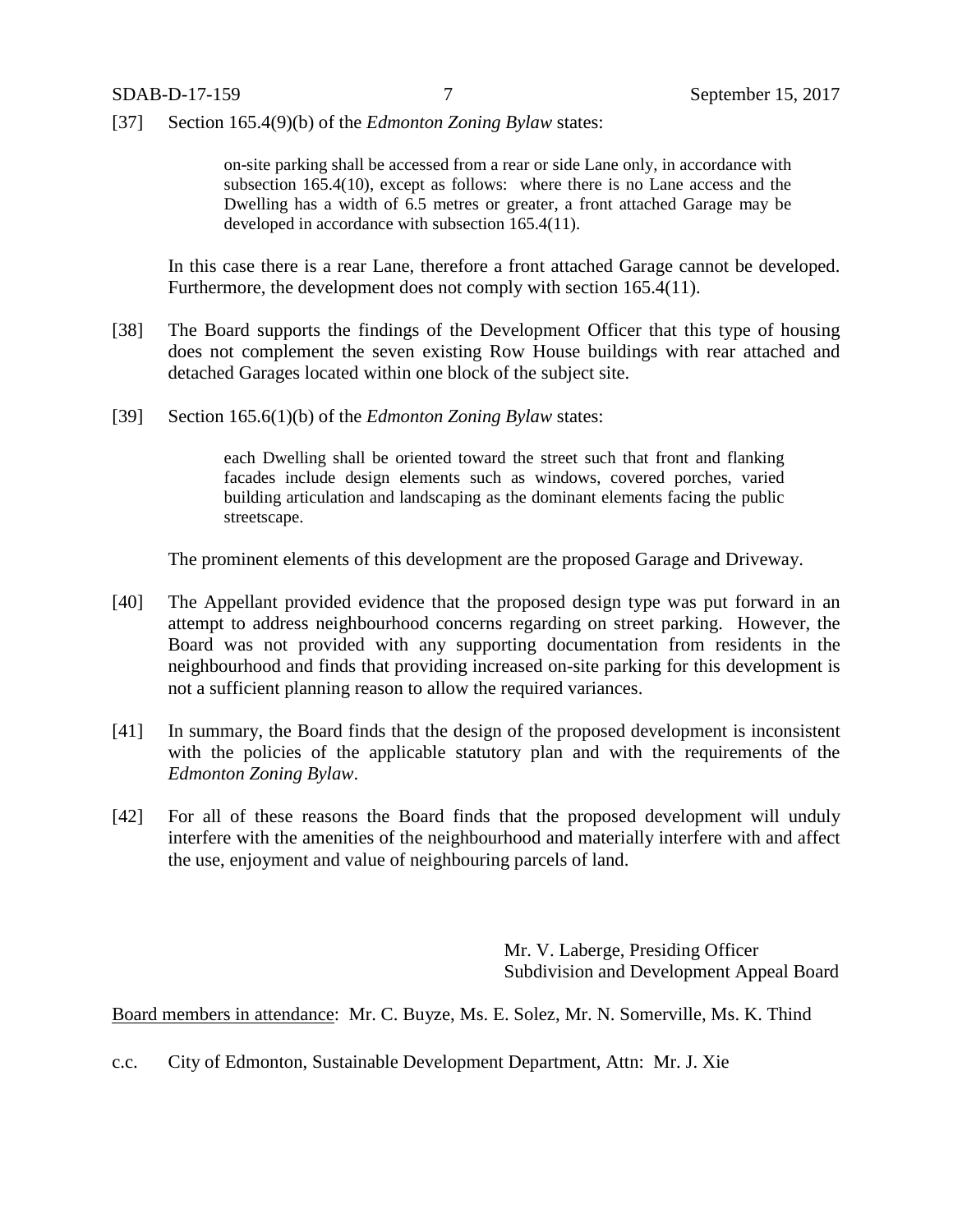# **Important Information for the Applicant/Appellant**

- 1. This decision may be appealed to the Alberta Court of Appeal on a question of law or jurisdiction under section 688 of the *Municipal Government Act*, RSA 2000, c M-26.
- 2. When a decision on a Development Permit application has been rendered by the Subdivision and Development Appeal Board, the enforcement of that decision is carried out by the Sustainable Development Department, located on the 2nd Floor, Edmonton Tower, 10111 – 104 Avenue NW, Edmonton, AB T5J 0J4.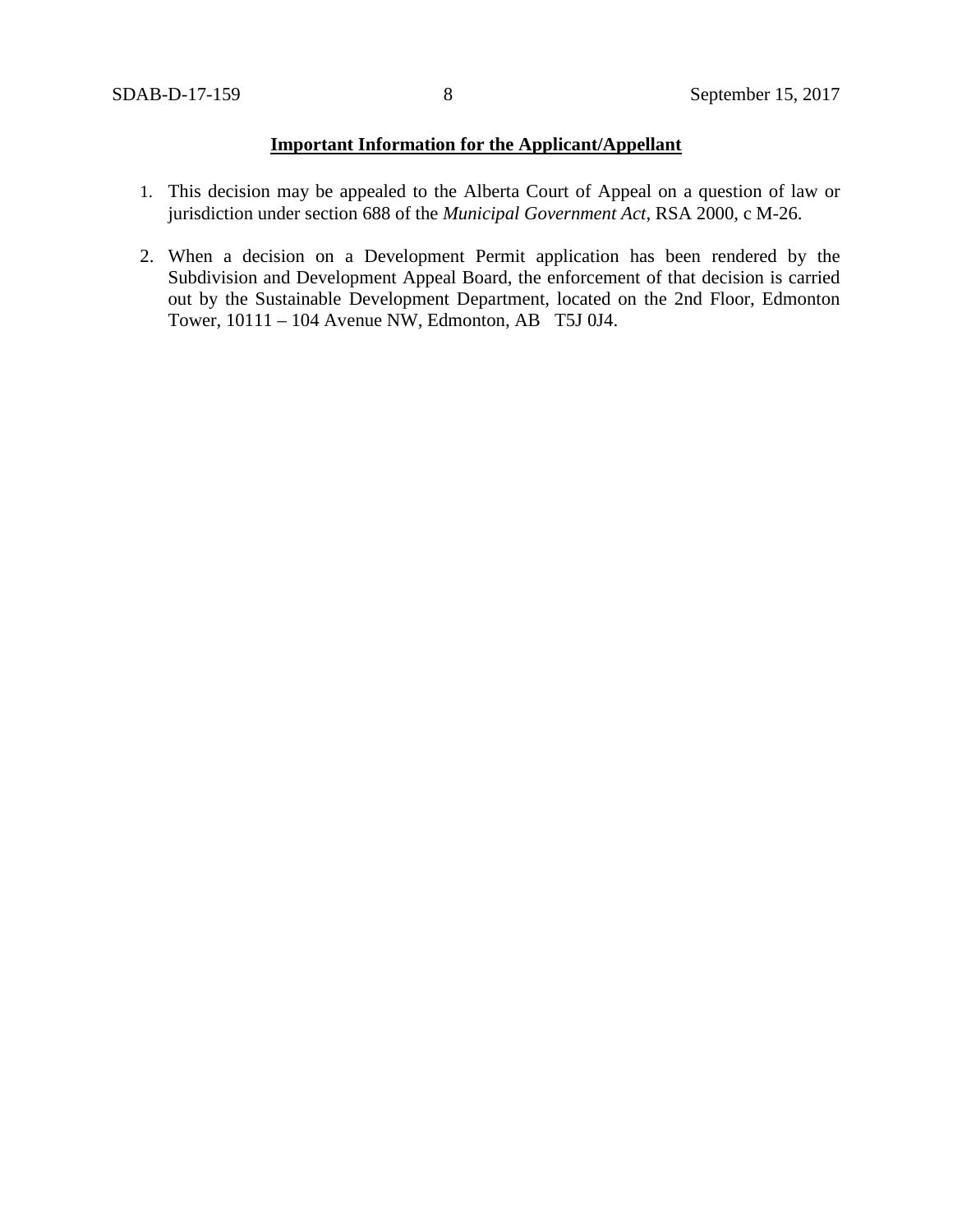

Date: September 15, 2017 Project Number: 253421617-001 File Number: SDAB-D-17-160

# **Notice of Decision**

[1] On August 31, 2017, the Subdivision and Development Appeal Board heard an appeal that was filed on **August 8, 2017**. The appeal concerned the decision of the Development Authority, issued on July 26, 2017, to approve the following development:

# **To change the Use from a Personal Service Shop to a Commercial School (maximum 40 students - Educare Learning Centre).**

- [2] The subject property is on Plan 1523167 Unit 1, located at 320 Saddleback Road NW, within the (CNC) Neighbourhood Convenience Commercial Zone.
- [3] The following documents were received prior to the hearing and form part of the record:
	- A copy of SDAB-D-16-256;
	- A copy of the Development Permit application with attachments, proposed plans, and the approved Development Permit;
	- The Development Officer's written submission;
	- The Appellant's written submission; and
	- A letter of agreement between the Appellant and the Respondent.

# **Preliminary Matters**

- [4] At the outset of the appeal hearing, the Presiding Officer confirmed with the parties in attendance that there was no opposition to the composition of the panel.
- [5] The Presiding Officer outlined how the hearing would be conducted, including the order of appearance of parties, and no opposition was noted.
- [6] The appeal was filed on time, in accordance with section 686 of the *Municipal Government Act*, RSA 2000, c M-26.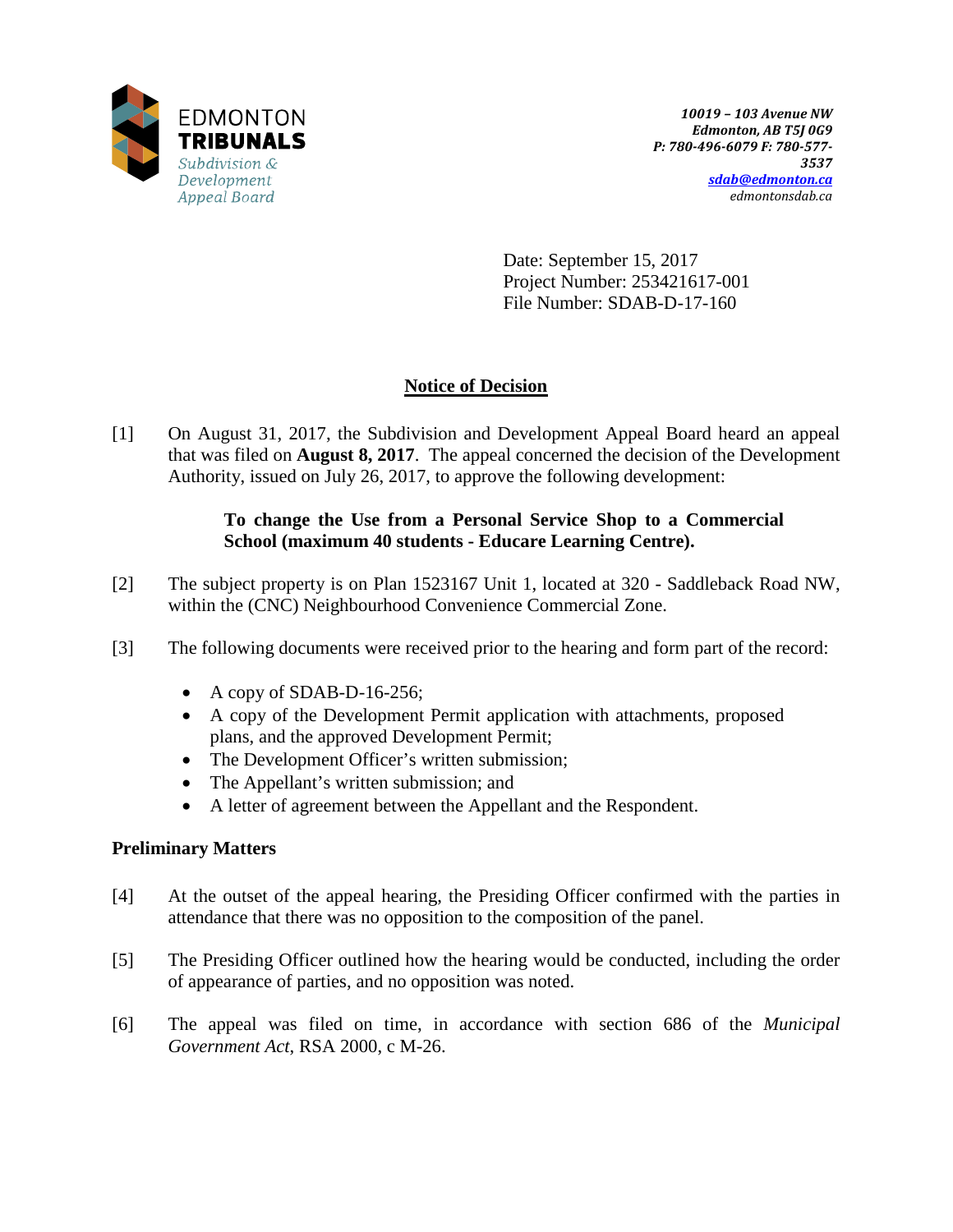## **Summary of Hearing**

- *i) Position of the Appellant, Ms. J. Agrios, Q.C., Kennedy Agrios LLP:*
- [7] Ms. Agrios submitted a letter confirming that her client, Blue Quill Phase 1 is prepared to withdraw their appeal on the basis that the Development Permit be amended to include two additional conditions.
- [8] The first condition is that the hours of operation shall be restricted to 10:30 a.m. to 4:30 p.m., Monday through Thursday, Saturday and Sunday. There shall be no classes or other operations on Friday.
- [9] The second condition is that there shall be two designated drop-off parking stalls located in front of the premises.
- [10] While this site appears to be one shopping centre with one parking lot, there are actually two phases with separate ownership. Blue Quill Phase 1 owns Phase 1 and Phase 2 has separate ownership. A Mosque was approved and is currently operating in Phase 2. The operation of the Mosque has created parking congestion, especially on Fridays, when people are attending worship services at the Mosque.
- [11] The owner of Phase 1 was concerned that the proposed development would create more parking problems, especially on Fridays.
- [12] In order to resolve the conflict, the Applicant has agreed to restrict the hours of operation for the proposed Commercial School to ensure that there is no cross over into the hours when there is a greater demand for parking. The Applicant also agreed to provide two designated drop-off parking spaces in front of the proposed Commercial School to ensure the safety of the children who will be attending the premises.

# **Decision**

- [13] The appeal is **ALLOWED IN PART** and the decision of the Development Authority is **VARIED**. The development is **GRANTED** as approved by the Development Authority with two additional **CONDITIONS**:
	- 1. The hours of operation shall be restricted to 10:30 a.m. to 4:30 p.m., Monday through Thursday, Saturday and Sunday. There shall be no classes or other operations on Friday.
	- 2. There shall be two designated drop-off parking stalls located in front of the premises.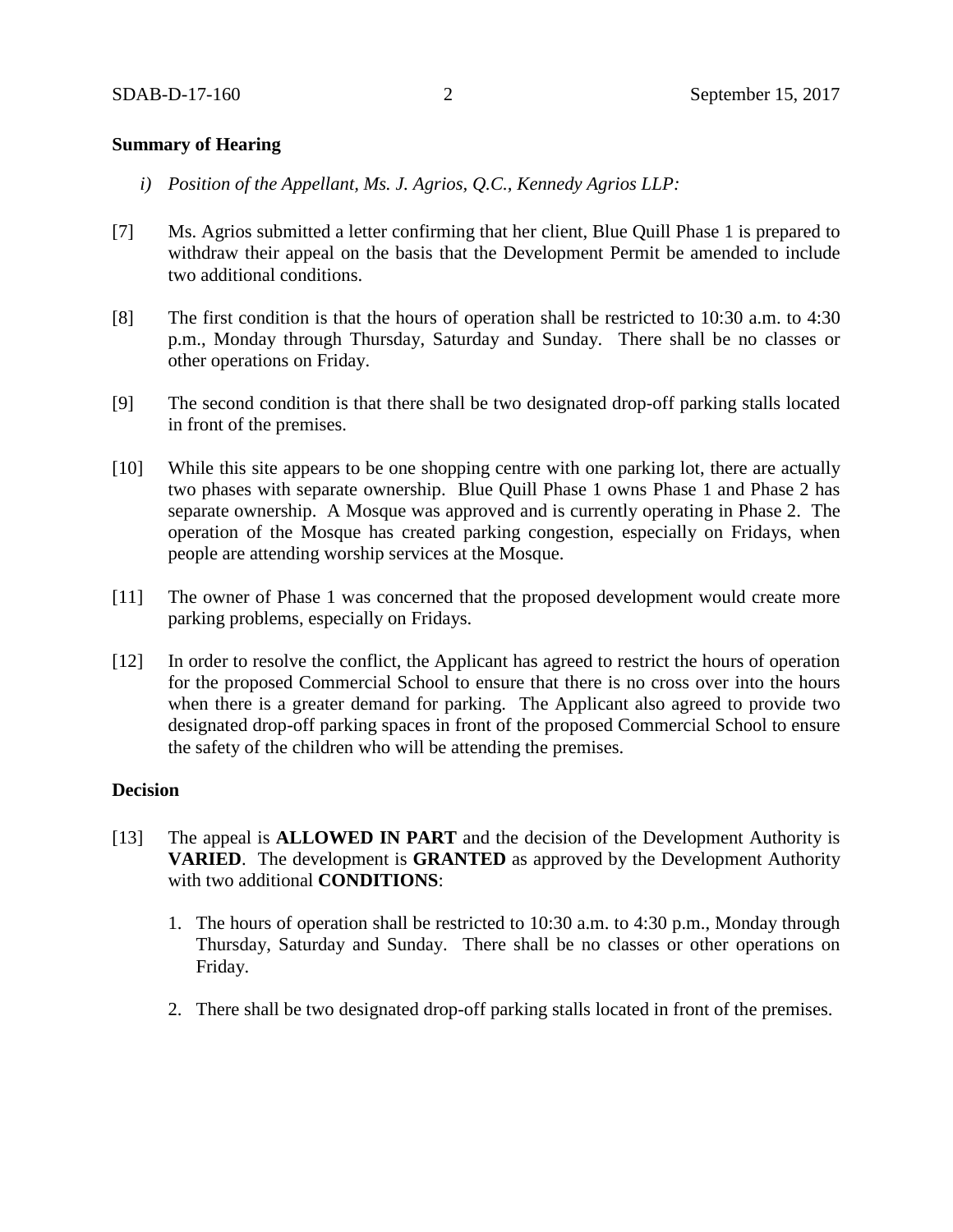### **Reasons for Decision**

[14] Section 687(3)(c) of the *Municipal Government Act* states:

the Subdivision and Development Appeal Board may confirm, revoke or vary an order, decision, or development permit or any condition attached to any of them or make or substitute an order, decision or permit of its own.

- [15] Legal Counsel for the Appellant submitted a duly executed agreement signed by the Appellant and the Respondent agreeing to the imposition of two additional conditions.
- [16] Accordingly, the Board has imposed the two additional conditions agreed upon by the Appellant and the Respondent. These conditions are in addition to the conditions imposed by the Development Authority when the development permit was originally approved.

Mr. V. Laberge, Presiding Officer Subdivision and Development Appeal Board

Board members in attendance: Mr. C. Buyze, Ms. E. Solez, Mr. N. Somerville, Ms. K. Thind

c.c. Kennedy Agrios LLP, Attn: Ms. J. Agrios, Q.C. City of Edmonton, Sustainable Development Department, Attn: Mr. N. Shah